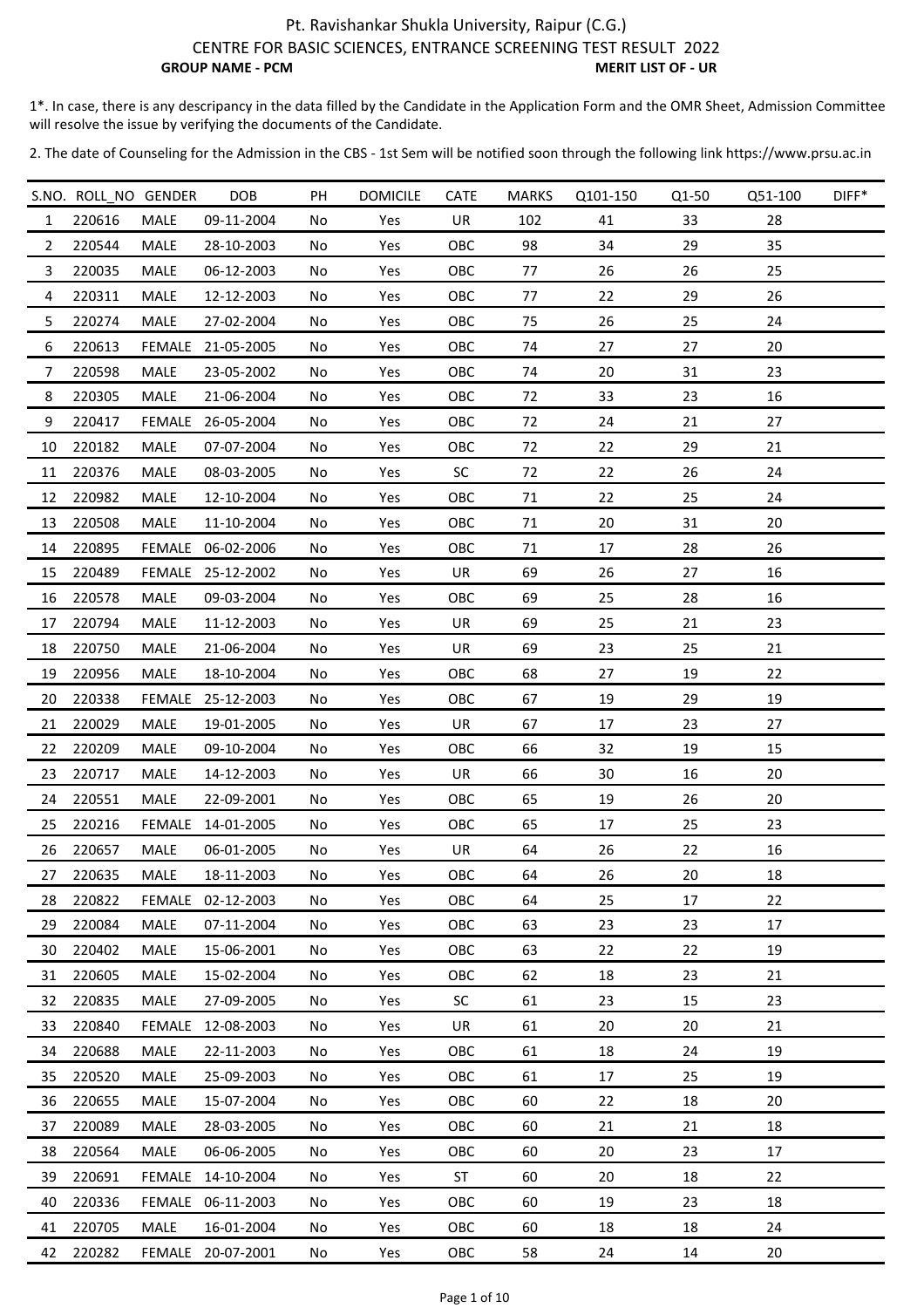1\*. In case, there is any descripancy in the data filled by the Candidate in the Application Form and the OMR Sheet, Admission Committee will resolve the issue by verifying the documents of the Candidate.

|    | S.NO. ROLL_NO GENDER |             | <b>DOB</b>        | PH | <b>DOMICILE</b> | <b>CATE</b> | <b>MARKS</b> | Q101-150 | Q1-50 | Q51-100        | DIFF* |
|----|----------------------|-------------|-------------------|----|-----------------|-------------|--------------|----------|-------|----------------|-------|
| 43 | 220414               | <b>MALE</b> | 30-11-2004        | No | Yes             | OBC         | 58           | 22       | 19    | 17             |       |
| 44 | 220385               |             | FEMALE 24-02-2004 | No | Yes             | OBC         | 58           | 22       | 16    | 20             |       |
| 45 | 220713               |             | FEMALE 01-03-2005 | No | Yes             | OBC         | 58           | 21       | 19    | 18             |       |
| 46 | 220449               | MALE        | 15-06-2004        | No | Yes             | OBC         | 58           | 21       | 18    | 19             |       |
| 47 | 220615               |             | FEMALE 10-11-2004 | No | Yes             | UR          | 58           | 18       | 22    | 18             |       |
| 48 | 220580               | <b>MALE</b> | 15-09-2004        | No | Yes             | <b>OBC</b>  | 58           | 15       | 25    | 18             |       |
| 49 | 220734               |             | FEMALE 04-11-2003 | No | Yes             | OBC         | 57           | 21       | 17    | 19             |       |
| 50 | 220599               |             | FEMALE 06-06-2004 | No | Yes             | UR          | 57           | 19       | 24    | 14             |       |
| 51 | 220483               |             | FEMALE 11-06-2004 | No | Yes             | UR          | 57           | 16       | 20    | 21             |       |
| 52 | 220662               |             | FEMALE 31-01-2005 | No | Yes             | OBC         | 57           | 16       | 18    | 23             |       |
| 53 | 220720               |             | FEMALE 13-06-2004 | No | Yes             | <b>OBC</b>  | 56           | 21       | 16    | 19             |       |
| 54 | 220011               |             | FEMALE 21-09-2003 | No | Yes             | OBC         | 56           | 20       | 20    | 16             |       |
| 55 | 220363               |             | FEMALE 28-12-2004 | No | Yes             | OBC         | 56           | 20       | 18    | 18             |       |
| 56 | 220810               | MALE        | 01-09-2004        | No | Yes             | OBC         | 56           | 19       | 18    | 19             |       |
| 57 | 220721               |             | FEMALE 10-03-2004 | No | Yes             | OBC         | 56           | 18       | 16    | 22             |       |
| 58 | 220752               |             | FEMALE 15-11-2003 | No | Yes             | OBC         | 55           | 22       | 26    | $\overline{7}$ |       |
| 59 | 220910               |             | FEMALE 17-06-2004 | No | Yes             | ST          | 55           | 19       | 16    | 20             |       |
| 60 | 220608               |             | FEMALE 30-04-2005 | No | Yes             | UR          | 55           | 19       | 15    | 21             |       |
| 61 | 220465               |             | FEMALE 09-11-2004 | No | Yes             | OBC         | 55           | 17       | 22    | 16             |       |
| 62 | 220761               |             | FEMALE 23-10-2004 | No | Yes             | OBC         | 54           | 18       | 20    | 16             |       |
| 63 | 220063               | <b>MALE</b> | 22-06-2004        | No | Yes             | <b>OBC</b>  | 54           | 18       | 18    | 18             |       |
| 64 | 220020               |             | FEMALE 27-11-2004 | No | Yes             | OBC         | 54           | 16       | 20    | 18             |       |
| 65 | 220819               |             | FEMALE 07-05-2004 | No | Yes             | ST          | 54           | 13       | 11    | 30             |       |
| 66 | 220781               | MALE        | 08-02-2005        | No | Yes             | UR          | 53           | 18       | 24    | 11             |       |
| 67 | 220908               |             | FEMALE 31-10-2004 | No | Yes             | UR          | 53           | 18       | 16    | 19             |       |
| 68 | 220137               |             | FEMALE 05-12-2003 | No | Yes             | OBC         | 53           | 17       | 20    | 16             |       |
| 69 | 220886               | MALE        | 29-05-2004        | No | Yes             | OBC         | 53           | 17       | 15    | 21             |       |
| 70 | 220627               |             | FEMALE 07-01-2003 | No | Yes             | <b>OBC</b>  | 53           | 16       | 18    | 19             |       |
| 71 | 220919               |             | FEMALE 24-07-2003 | No | Yes             | SC          | 53           | 15       | 18    | 20             |       |
| 72 | 220746               |             | FEMALE 27-07-2002 | No | Yes             | OBC         | 53           | 15       | 16    | 22             |       |
| 73 | 220429               | MALE        | 21-03-2005        | No | Yes             | UR          | 52           | 22       | 12    | 18             |       |
| 74 | 220788               | MALE        | 28-12-2003        | No | Yes             | OBC         | 52           | 20       | 20    | 12             |       |
| 75 | 220344               |             | FEMALE 03-07-2004 | No | Yes             | OBC         | 52           | 19       | 16    | 17             |       |
| 76 | 220243               |             | FEMALE 22-07-2004 | No | Yes             | OBC         | 52           | 17       | 19    | 16             |       |
| 77 | 220389               |             | FEMALE 19-08-2004 | No | Yes             | <b>OBC</b>  | 52           | 17       | 15    | 20             |       |
| 78 | 220951               | MALE        | 04-10-2004        | No | Yes             | <b>OBC</b>  | 52           | 16       | 22    | 14             |       |
| 79 | 220108               | MALE        | 26-11-2003        | No | Yes             | OBC         | 52           | 16       | 15    | 21             |       |
| 80 | 220815               |             | FEMALE 24-08-2004 | No | Yes             | UR          | 52           | 14       | 21    | 17             |       |
| 81 | 220559               | MALE        | 28-07-2004        | No | Yes             | OBC         | 52           | 13       | 22    | 17             |       |
| 82 | 220146               |             | FEMALE 07-10-2004 | No | Yes             | OBC         | 52           | 13       | 21    | 18             |       |
| 83 | 220894               |             | FEMALE 18-06-2004 | No | Yes             | <b>OBC</b>  | 52           | 11       | 19    | 22             |       |
| 84 | 220083               | MALE        | 06-11-2003        | No | Yes             | OBC         | 51           | 22       | 13    | 16             |       |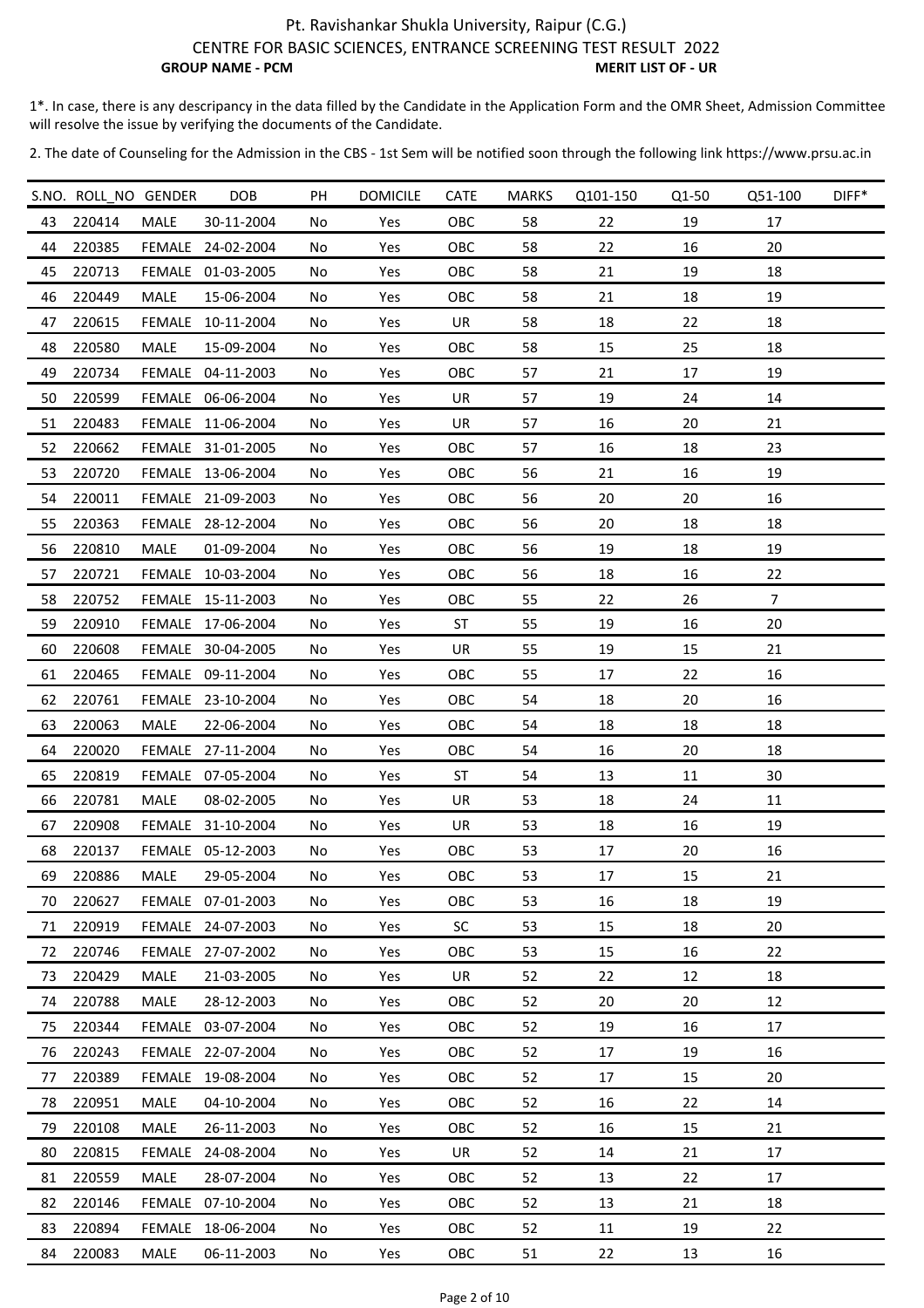1\*. In case, there is any descripancy in the data filled by the Candidate in the Application Form and the OMR Sheet, Admission Committee will resolve the issue by verifying the documents of the Candidate.

|     | S.NO. ROLL_NO GENDER |             | <b>DOB</b>        | PH  | <b>DOMICILE</b> | <b>CATE</b> | <b>MARKS</b> | Q101-150 | Q1-50 | Q51-100 | $DIFF*$ |
|-----|----------------------|-------------|-------------------|-----|-----------------|-------------|--------------|----------|-------|---------|---------|
| 85  | 220188               |             | FEMALE 20-07-2003 | No  | Yes             | OBC         | 51           | 21       | 15    | 15      |         |
| 86  | 220016               | MALE        | 06-12-2004        | No  | Yes             | <b>SC</b>   | 51           | 20       | 12    | 19      |         |
| 87  | 220168               | <b>MALE</b> | 04-05-2005        | No  | Yes             | OBC         | 51           | 19       | 18    | 14      |         |
| 88  | 220273               | MALE        | 06-10-2003        | No  | Yes             | OBC         | 51           | 19       | 16    | 16      | Υ       |
| 89  | 220777               | MALE        | 04-11-2003        | No  | Yes             | <b>OBC</b>  | 51           | 19       | 15    | 17      |         |
| 90  | 220024               |             | FEMALE 02-07-2004 | No  | Yes             | OBC         | 51           | 18       | 19    | 14      |         |
| 91  | 220473               |             | FEMALE 13-09-2004 | No  | Yes             | OBC         | 51           | 17       | 18    | 16      |         |
| 92  | 220116               |             | FEMALE 07-02-2005 | No  | Yes             | OBC         | 51           | 17       | 17    | 17      |         |
| 93  | 220871               | MALE        | 24-03-2005        | No  | Yes             | OBC         | 51           | 16       | 17    | 18      |         |
| 94  | 220095               | MALE        | 14-03-2004        | No  | Yes             | OBC         | 51           | 15       | 19    | 17      |         |
| 95  | 220047               |             | FEMALE 03-07-2004 | No  | Yes             | OBC         | 51           | 15       | 14    | 22      |         |
| 96  | 220801               | <b>MALE</b> | 26-09-2004        | No  | Yes             | OBC         | 51           | 14       | 16    | 21      |         |
| 97  | 220755               | MALE        | 26-04-2005        | No  | Yes             | UR          | 50           | 20       | 16    | 14      |         |
| 98  | 220572               | MALE        | 23-10-2003        | No  | Yes             | OBC         | 50           | 19       | 19    | 12      |         |
| 99  | 220767               | FEMALE      | 12-11-2004        | No  | Yes             | UR          | 50           | 19       | 16    | 15      |         |
| 100 | 220218               |             | FEMALE 16-02-2003 | No  | Yes             | OBC         | 50           | 19       | 14    | 17      |         |
|     | 101 220407           |             | FEMALE 07-10-2004 | No  | Yes             | OBC         | 50           | 19       | 14    | 17      |         |
|     | 102 220800           | MALE        | 08-06-2005        | No  | Yes             | OBC         | 50           | 17       | 20    | 13      |         |
|     | 103 220032           | MALE        | 31-10-2004        | No  | Yes             | OBC         | 50           | 16       | 21    | 13      |         |
| 104 | 220492               | <b>MALE</b> | 13-07-2002        | No  | Yes             | OBC         | 50           | 16       | 19    | 15      |         |
| 105 | 220094               |             | FEMALE 26-12-2004 | No  | Yes             | OBC         | 50           | 14       | 14    | 22      |         |
|     | 106 220739           |             | FEMALE 25-05-2003 | No  | Yes             | UR          | 50           | 13       | 19    | 18      |         |
| 107 | 220550               | MALE        | 13-07-2004        | No  | Yes             | OBC         | 50           | 13       | 18    | 19      |         |
|     | 108 220771           | MALE        | 02-09-2004        | No  | Yes             | UR          | 50           | 12       | 17    | 21      |         |
|     | 109 220268           | MALE        | 01-01-2004        | No  | Yes             | OBC         | 50           | 11       | 21    | 18      |         |
|     | 110 220246           | <b>MALE</b> | 13-07-2004        | No  | Yes             | OBC         | 49           | 20       | 14    | 15      |         |
|     | 111 220959           | MALE        | 12-12-2004        | No  | Yes             | OBC         | 49           | 19       | 12    | 18      |         |
|     | 112 220589           |             | FEMALE 06-12-2004 | No. | Yes             | <b>OBC</b>  | 49           | 18       | 15    | 16      |         |
|     | 113 220448           | MALE        | 03-09-2004        | No  | Yes             | OBC         | 49           | 18       | 13    | 18      |         |
|     | 114 220247           |             | FEMALE 30-11-2004 | No  | Yes             | OBC         | 49           | 17       | 16    | 16      |         |
|     | 115 220669           |             | FEMALE 15-10-2004 | No  | Yes             | <b>OBC</b>  | 49           | 17       | 13    | 19      |         |
|     | 116 220518           |             | FEMALE 13-11-2003 | No  | Yes             | UR          | 49           | 16       | 15    | 18      |         |
|     | 117 220553           |             | FEMALE 02-08-2005 | No  | Yes             | UR          | 49           | 16       | 14    | 19      |         |
|     | 118 220833           | MALE        | 09-06-2004        | No  | Yes             | OBC         | 49           | 15       | 19    | 15      |         |
|     | 119 220086           | MALE        | 11-11-2003        | No  | Yes             | SC          | 49           | 15       | 14    | 20      |         |
|     | 120 220339           | <b>MALE</b> | 25-11-2004        | No  | Yes             | <b>OBC</b>  | 49           | 14       | 14    | 21      |         |
|     | 121 220080           | <b>MALE</b> | 07-06-2004        | No  | Yes             | OBC         | 49           | 12       | 21    | 16      |         |
|     | 122 220052           |             | FEMALE 13-09-2003 | No  | Yes             | OBC         | 48           | 20       | 12    | 16      |         |
|     | 123 220684           | MALE        | 25-03-2005        | No  | Yes             | OBC         | 48           | 20       | 11    | 17      |         |
|     | 124 220206           |             | FEMALE 15-01-2005 | No  | Yes             | OBC         | 48           | 20       | 10    | 18      |         |
|     | 125 220091           | MALE        | 10-04-2005        | No  | Yes             | <b>ST</b>   | 48           | 17       | 14    | 17      |         |
|     | 126 220147           |             | FEMALE 20-12-2004 | No  | Yes             | OBC         | 48           | 16       | 24    | 8       |         |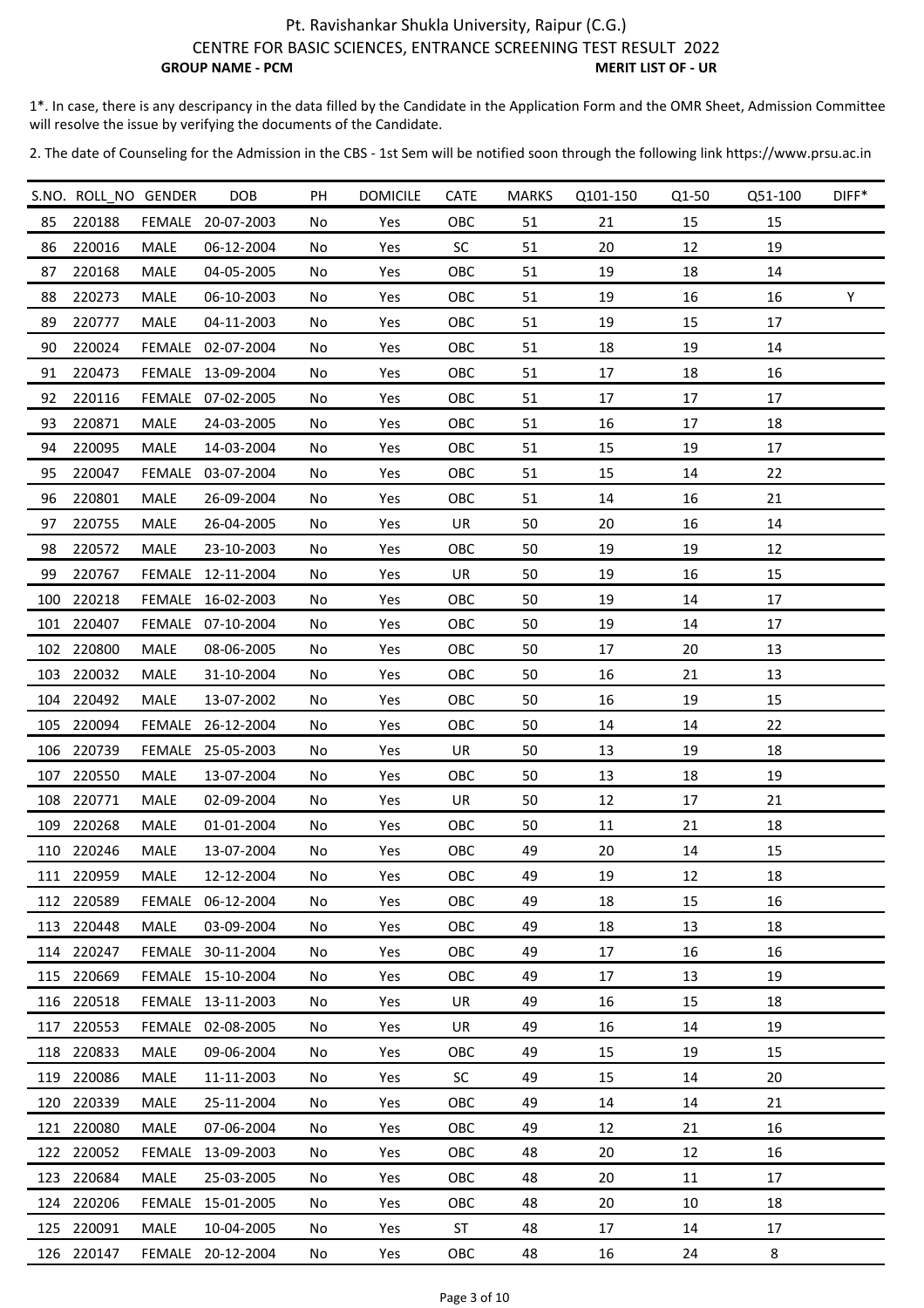1\*. In case, there is any descripancy in the data filled by the Candidate in the Application Form and the OMR Sheet, Admission Committee will resolve the issue by verifying the documents of the Candidate.

|     | S.NO. ROLL_NO GENDER |             | <b>DOB</b>        | PH  | <b>DOMICILE</b> | <b>CATE</b> | <b>MARKS</b> | Q101-150 | Q1-50 | Q51-100 | DIFF* |
|-----|----------------------|-------------|-------------------|-----|-----------------|-------------|--------------|----------|-------|---------|-------|
|     | 127 220534           |             | FEMALE 03-03-2003 | No  | Yes             | OBC         | 48           | 16       | 15    | 17      |       |
|     | 128 220119           | MALE        | 19-10-2004        | No  | Yes             | OBC         | 48           | 16       | 15    | 17      |       |
| 129 | 220681               | MALE        | 26-04-2005        | No  | Yes             | UR          | 48           | 16       | 13    | 19      |       |
| 130 | 220716               | <b>MALE</b> | 10-02-2004        | No  | Yes             | UR          | 48           | 15       | 17    | 16      |       |
|     | 131 220347           | FEMALE      | 18-02-2005        | No  | Yes             | ST          | 48           | 15       | 17    | 16      |       |
|     | 132 220507           | <b>MALE</b> | 01-07-2003        | No  | Yes             | UR          | 48           | 15       | 15    | 18      |       |
|     | 133 220609           | MALE        | 22-07-2004        | No  | Yes             | <b>SC</b>   | 48           | 15       | 15    | 18      |       |
|     | 134 220460           | MALE        | 19-01-2005        | No  | Yes             | OBC         | 48           | 15       | 15    | 18      |       |
| 135 | 220902               |             | FEMALE 19-06-2004 | No  | Yes             | OBC         | 48           | 15       | 14    | 19      |       |
|     | 136 220272           |             | FEMALE 18-03-2004 | No  | Yes             | ST          | 48           | 15       | 10    | 23      |       |
|     | 137 220111           |             | FEMALE 26-08-2004 | No  | Yes             | OBC         | 48           | 14       | 21    | 13      |       |
| 138 | 220711               |             | FEMALE 09-01-2005 | No  | Yes             | OBC         | 48           | 14       | 17    | 17      |       |
| 139 | 220603               | MALE        | 11-02-2004        | No  | Yes             | ST          | 48           | 13       | 19    | 16      |       |
| 140 | 220046               | MALE        | 21-04-2004        | No  | Yes             | OBC         | 48           | 13       | 18    | 17      |       |
|     | 141 220952           | MALE        | 08-08-2004        | No  | Yes             | UR          | 48           | 12       | 18    | 18      |       |
|     | 142 220253           |             | FEMALE 20-02-2004 | No  | Yes             | OBC         | 48           | 11       | 18    | 19      |       |
| 143 | 220870               | MALE        | 12-10-2004        | No  | Yes             | OBC         | 48           | 11       | 15    | 22      |       |
|     | 144 220883           | FEMALE      | 12-11-2004        | No  | Yes             | OBC         | 48           | 10       | 18    | 20      |       |
|     | 145 220166           |             | FEMALE 04-06-2002 | No  | Yes             | OBC         | 47           | 19       | 17    | 11      |       |
|     | 146 220867           | MALE        | 30-01-2005        | No  | Yes             | OBC         | 47           | 19       | 10    | 18      |       |
|     | 147 220885           | <b>MALE</b> | 22-03-2003        | No  | Yes             | <b>ST</b>   | 47           | 18       | 16    | 13      |       |
|     | 148 220321           |             | FEMALE 12-04-2004 | No  | Yes             | ST          | 47           | 18       | 14    | 15      |       |
| 149 | 220017               | MALE        | 02-04-2003        | No  | Yes             | OBC         | 47           | 17       | 17    | 13      |       |
|     | 150 220640           |             | FEMALE 21-01-2006 | No  | Yes             | OBC         | 47           | 17       | 15    | 15      |       |
|     | 151 220157           |             | FEMALE 04-08-2004 | No  | Yes             | OBC         | 47           | 16       | 15    | 16      |       |
|     | 152 220966           | MALE        | 04-03-2005        | No  | Yes             | SC          | 47           | 15       | 16    | 16      |       |
|     | 153 220527           |             | FEMALE 24-08-2005 | No  | Yes             | OBC         | 47           | 15       | 16    | 16      |       |
|     | 154 220953           | MALE        | 06-09-2004        | No. | <b>Yes</b>      | <b>OBC</b>  | 47           | 15       | 15    | 17      |       |
|     | 155 220015           |             | FEMALE 14-11-2004 | No  | Yes             | UR          | 47           | 15       | 14    | 18      |       |
|     | 156 220267           |             | FEMALE 28-01-2004 | No  | Yes             | OBC         | 47           | 15       | 11    | 21      |       |
|     | 157 220329           |             | FEMALE 04-07-2004 | No  | Yes             | OBC         | 47           | 14       | 20    | 13      |       |
|     | 158 220284           |             | FEMALE 02-12-2004 | No  | Yes             | OBC         | 47           | 14       | 15    | 18      |       |
|     | 159 220278           | <b>MALE</b> | 08-10-2004        | No  | Yes             | OBC         | 47           | 14       | 12    | 21      |       |
|     | 160 220076           |             | FEMALE 08-04-2004 | No  | Yes             | OBC         | 47           | 13       | 14    | 20      |       |
|     | 161 220453           |             | FEMALE 02-10-2004 | No  | Yes             | <b>OBC</b>  | 47           | 12       | 18    | 17      |       |
|     | 162 220143           | MALE        | 23-08-2003        | No  | Yes             | ST          | 47           | 10       | 23    | 14      |       |
|     | 163 220187           |             | FEMALE 12-06-2004 | No  | Yes             | OBC         | 47           | 9        | 19    | 19      |       |
|     | 164 220096           |             | FEMALE 04-01-2005 | No  | Yes             | <b>OBC</b>  | 46           | 21       | 11    | 14      |       |
|     | 165 220778           |             | FEMALE 07-05-2004 | No  | Yes             | ST          | 46           | 20       | 14    | 12      |       |
|     | 166 220200           |             | FEMALE 05-07-2004 | No  | Yes             | ST          | 46           | 18       | 19    | 9       |       |
|     | 167 220832           | MALE        | 25-01-2004        | No  | Yes             | <b>OBC</b>  | 46           | 17       | 13    | 16      |       |
|     | 168 220671           |             | FEMALE 02-11-2003 | No  | Yes             | OBC         | 46           | 16       | 20    | 10      |       |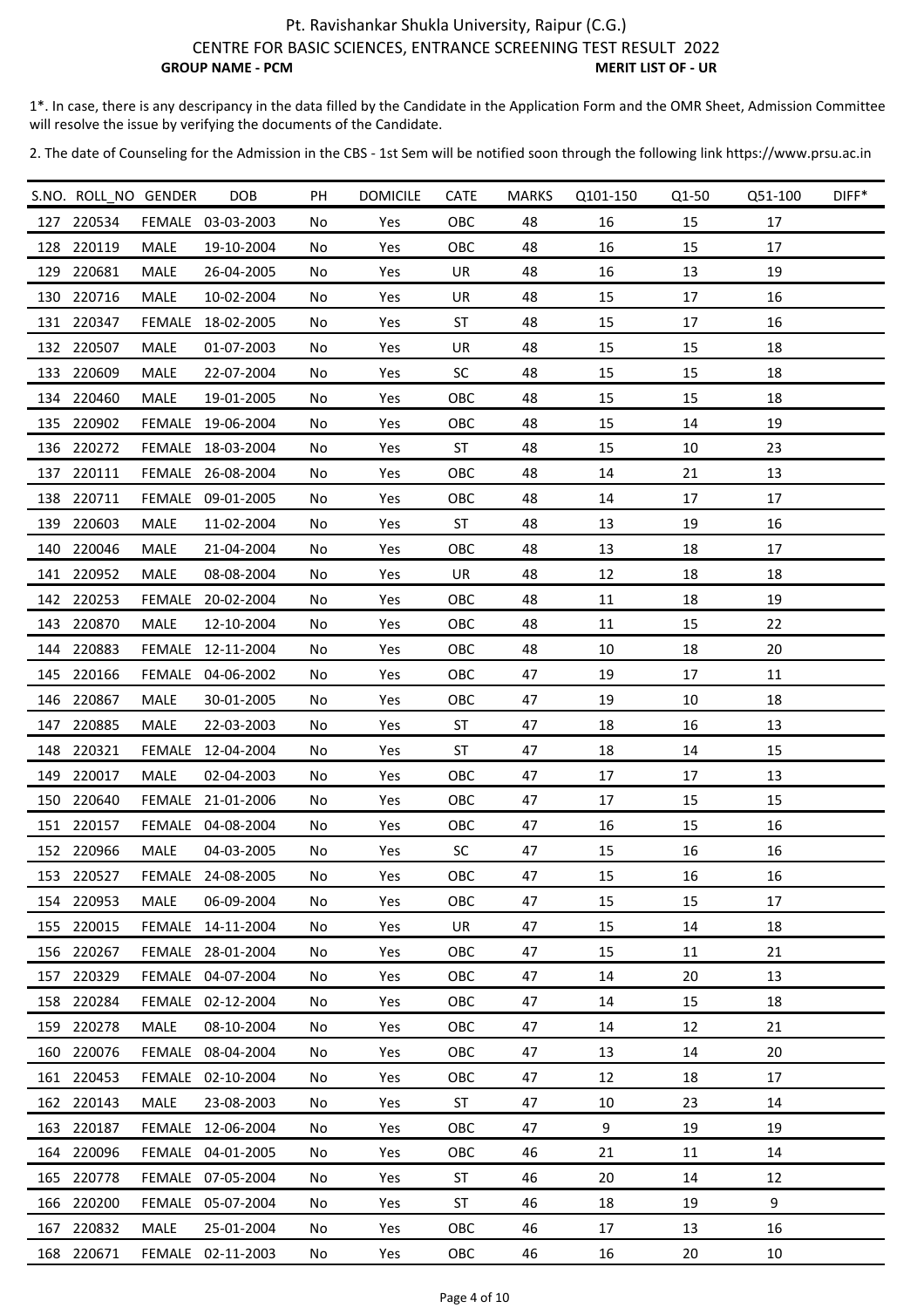1\*. In case, there is any descripancy in the data filled by the Candidate in the Application Form and the OMR Sheet, Admission Committee will resolve the issue by verifying the documents of the Candidate.

|     | S.NO. ROLL NO GENDER |             | <b>DOB</b>        | PH  | <b>DOMICILE</b> | <b>CATE</b> | <b>MARKS</b> | Q101-150 | Q1-50 | Q51-100 | $DIFF*$ |
|-----|----------------------|-------------|-------------------|-----|-----------------|-------------|--------------|----------|-------|---------|---------|
|     | 169 220517           |             | FEMALE 21-07-2005 | No  | Yes             | OBC         | 46           | 16       | 16    | 14      |         |
|     | 170 220803           |             | FEMALE 24-01-2004 | No  | Yes             | UR          | 46           | 16       | 15    | 15      |         |
|     | 171 220677           |             | FEMALE 16-07-2005 | No  | Yes             | OBC         | 46           | 15       | 16    | 15      |         |
|     | 172 220324           |             | FEMALE 15-12-2004 | No  | Yes             | OBC         | 46           | 15       | 12    | 19      |         |
|     | 173 220824           |             | FEMALE 08-04-2004 | No  | Yes             | OBC         | 46           | 14       | 16    | 16      |         |
|     | 174 220672           |             | FEMALE 10-01-2005 | No  | Yes             | SC          | 46           | 13       | 17    | 16      |         |
|     | 175 220515           | MALE        | 07-08-2005        | No  | Yes             | OBC         | 46           | 13       | 13    | 20      |         |
|     | 176 220036           | MALE        | 11-07-2004        | No  | Yes             | UR          | 46           | 12       | 17    | 17      |         |
| 177 | 220325               | MALE        | 21-04-2003        | No  | Yes             | OBC         | 46           | 10       | 19    | 17      |         |
|     | 178 220809           | MALE        | 20-07-2004        | No  | Yes             | ST          | 46           | 10       | 15    | 21      |         |
|     | 179 220703           |             | FEMALE 07-04-2004 | No  | Yes             | OBC         | 46           | 9        | 15    | 22      |         |
| 180 | 220591               |             | FEMALE 26-06-2004 | No  | Yes             | OBC         | 46           | 8        | 18    | 20      |         |
|     | 181 220034           | MALE        | 01-09-2004        | No  | Yes             | ST          | 45           | 18       | 16    | 11      |         |
|     | 182 220062           | MALE        | 14-08-2004        | No  | Yes             | OBC         | 45           | 18       | 13    | 14      |         |
| 183 | 220976               |             | FEMALE 09-12-2005 | No  | Yes             | OBC         | 45           | 17       | 15    | 13      |         |
|     | 184 220847           |             | FEMALE 13-11-2004 | No  | Yes             | OBC         | 45           | 16       | 13    | 16      |         |
|     | 185 220236           | MALE        | 19-12-2004        | No  | Yes             | OBC         | 45           | 16       | 13    | 16      |         |
|     | 186 220901           |             | FEMALE 21-01-2004 | No  | Yes             | OBC         | 45           | 16       | 12    | 17      |         |
|     | 187 220897           |             | FEMALE 18-12-2002 | No  | Yes             | UR          | 45           | 15       | 15    | 15      |         |
| 188 | 220181               | MALE        | 29-06-2005        | No  | Yes             | OBC         | 45           | 15       | 15    | 15      |         |
| 189 | 220026               | <b>MALE</b> | 11-10-2003        | No  | Yes             | OBC         | 45           | 15       | 12    | 18      |         |
|     | 190 220265           |             | FEMALE 29-08-2004 | No  | Yes             | <b>SC</b>   | 45           | 14       | 17    | 14      |         |
|     | 191 220358           | MALE        | 17-10-2003        | No  | Yes             | OBC         | 45           | 14       | 15    | 16      |         |
|     | 192 220290           | MALE        | 21-06-2004        | No  | Yes             | OBC         | 45           | 14       | 10    | 21      |         |
|     | 193 220309           | MALE        | 13-12-2003        | No  | Yes             | <b>SC</b>   | 45           | 13       | 15    | 17      |         |
|     | 194 220478           | <b>MALE</b> | 15-06-2004        | No  | Yes             | SC          | 45           | 13       | 14    | 18      |         |
|     | 195 220593           | MALE        | 05-11-2004        | No  | Yes             | ST          | 45           | 12       | 15    | 18      |         |
|     | 196 220697           |             | FEMALE 11-03-2004 | No. | Yes             | OBC         | 44           | 19       | 17    | 8       |         |
|     | 197 220931           | MALE        | 01-02-2004        | No  | Yes             | OBC         | 44           | 18       | 14    | 12      |         |
|     | 198 220127           |             | FEMALE 23-03-2004 | No  | Yes             | ST          | 44           | 17       | 13    | 14      |         |
|     | 199 220345           |             | FEMALE 28-11-2004 | No  | Yes             | OBC         | 44           | 16       | 15    | 13      |         |
|     | 200 220422           |             | FEMALE 24-01-2005 | No  | Yes             | OBC         | 44           | 16       | 14    | 14      |         |
|     | 201 220877           |             | FEMALE 10-12-2004 | No  | Yes             | UR          | 44           | 16       | 12    | 16      |         |
|     | 202 220201           | MALE        | 26-05-2005        | No  | Yes             | OBC         | 44           | 15       | 19    | 10      |         |
|     | 203 220153           | MALE        | 20-06-2004        | No  | Yes             | ST          | 44           | 15       | 13    | 16      |         |
|     | 204 220371           | <b>MALE</b> | 28-08-2004        | No  | Yes             | OBC         | 44           | 15       | 12    | 17      |         |
|     | 205 220170           |             | FEMALE 26-10-2004 | No  | Yes             | ST          | 44           | 15       | 10    | 19      |         |
|     | 206 220277           | MALE        | 14-08-2005        | No  | Yes             | ST          | 44           | 14       | 16    | 14      |         |
|     | 207 220172           |             | FEMALE 31-08-2004 | No  | Yes             | OBC         | 44           | 14       | 15    | 15      |         |
|     | 208 220514           |             | FEMALE 11-05-2003 | No  | Yes             | OBC         | 44           | 13       | 12    | 19      |         |
|     | 209 220298           |             | FEMALE 07-10-2004 | No  | Yes             | OBC         | 44           | 12       | 16    | 16      |         |
|     | 210 220504           | MALE        | 27-10-2005        | No  | Yes             | ST          | 44           | 11       | 14    | 19      |         |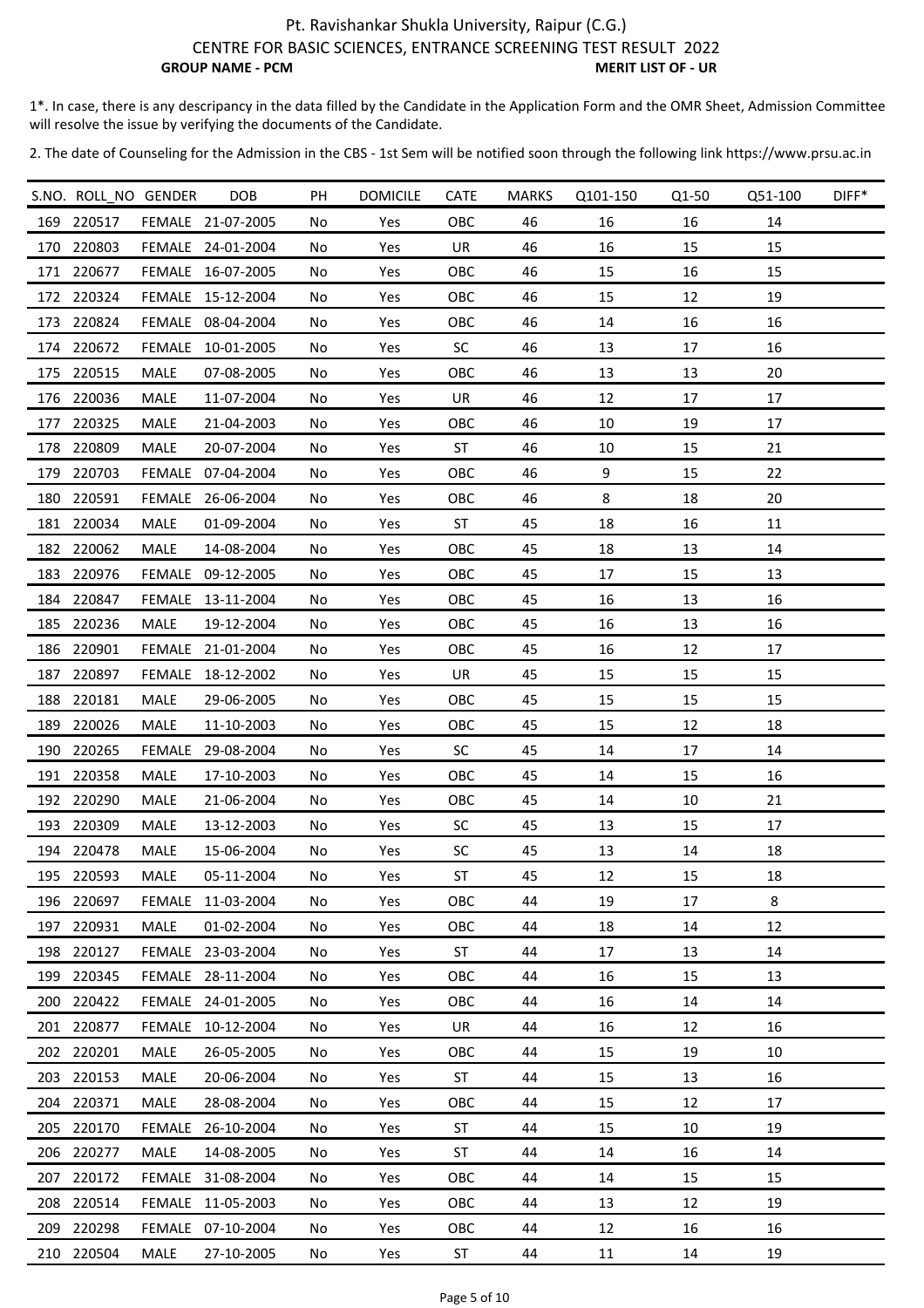1\*. In case, there is any descripancy in the data filled by the Candidate in the Application Form and the OMR Sheet, Admission Committee will resolve the issue by verifying the documents of the Candidate.

|     | S.NO. ROLL_NO GENDER |             | <b>DOB</b>        | PH  | <b>DOMICILE</b> | <b>CATE</b> | <b>MARKS</b> | Q101-150 | Q1-50 | Q51-100 | DIFF* |
|-----|----------------------|-------------|-------------------|-----|-----------------|-------------|--------------|----------|-------|---------|-------|
|     | 211 220549           | <b>MALE</b> | 19-01-2004        | No  | Yes             | <b>SC</b>   | 44           | 10       | 13    | 21      |       |
|     | 212 220961           | MALE        | 22-09-2005        | No  | Yes             | ST          | 44           | 8        | 18    | 18      |       |
|     | 213 220817           | <b>MALE</b> | 04-08-2004        | No  | Yes             | OBC         | 43           | 20       | 13    | 10      |       |
|     | 214 220072           | FEMALE      | 20-06-2004        | No  | Yes             | OBC         | 43           | 19       | 15    | 9       |       |
|     | 215 220484           | MALE        | 07-11-2004        | No  | Yes             | OBC         | 43           | 19       | 12    | 12      |       |
|     | 216 220601           |             | FEMALE 17-03-2004 | No  | Yes             | OBC         | 43           | 17       | 15    | 11      |       |
|     | 217 220724           | MALE        | 27-03-2005        | No  | Yes             | OBC         | 43           | 17       | 11    | 15      |       |
|     | 218 220196           | MALE        | 09-05-2004        | No  | Yes             | OBC         | 43           | 17       | 9     | 17      |       |
|     | 219 220536           | MALE        | 04-02-2005        | No  | Yes             | OBC         | 43           | 16       | 15    | 12      |       |
|     | 220 220316           |             | FEMALE 23-12-2004 | No  | Yes             | OBC         | 43           | 16       | 12    | 15      |       |
|     | 221 220772           | <b>MALE</b> | 05-04-2004        | No  | Yes             | OBC         | 43           | 15       | 15    | 13      |       |
|     | 222 220299           |             | FEMALE 17-07-2004 | No  | Yes             | OBC         | 43           | 15       | 13    | 15      |       |
|     | 223 220175           | MALE        | 09-07-2005        | No  | Yes             | OBC         | 43           | 15       | 13    | 15      |       |
|     | 224 220487           |             | FEMALE 27-11-2003 | No  | Yes             | <b>ST</b>   | 43           | 15       | 11    | 17      |       |
| 225 | 220712               |             | FEMALE 17-09-2004 | No  | Yes             | OBC         | 43           | 15       | 11    | 17      |       |
|     | 226 220079           | MALE        | 13-10-2002        | No  | Yes             | OBC         | 43           | 14       | 15    | 14      |       |
| 227 | 220741               |             | FEMALE 07-08-2004 | No  | Yes             | UR          | 43           | 14       | 10    | 19      |       |
| 228 | 220018               | MALE        | 15-06-2005        | No  | Yes             | OBC         | 43           | 13       | 17    | 13      |       |
|     | 229 220042           |             | FEMALE 02-07-2004 | No  | Yes             | OBC         | 43           | 13       | 13    | 17      |       |
|     | 230 220432           |             | FEMALE 20-02-2005 | No  | Yes             | OBC         | 43           | 12       | 17    | 14      |       |
|     | 231 220538           |             | FEMALE 31-12-2002 | No  | Yes             | OBC         | 43           | 11       | 12    | 20      |       |
|     | 232 220590           |             | FEMALE 05-04-2004 | No  | Yes             | OBC         | 43           | 10       | 15    | 18      |       |
| 233 | 220846               |             | FEMALE 17-07-2005 | No  | Yes             | OBC         | 43           | 9        | 15    | 19      |       |
|     | 234 220217           | <b>MALE</b> | 12-11-2005        | No  | Yes             | OBC         | 43           | 8        | 19    | 16      |       |
|     | 235 220498           | MALE        | 13-06-2005        | No  | Yes             | ST          | 42           | 18       | 12    | 12      |       |
|     | 236 220456           | MALE        | 04-09-2004        | No  | Yes             | OBC         | 42           | 18       | 10    | 14      |       |
|     | 237 220740           | MALE        | 22-11-2004        | No  | Yes             | ST          | 42           | 17       | 11    | 14      |       |
|     | 238 220707           |             | FEMALE 29-07-2005 | No. | Yes             | OBC         | 42           | 17       | 11    | 14      |       |
|     | 239 220040           |             | FEMALE 07-11-2004 | No  | Yes             | SC          | 42           | 15       | 17    | 10      |       |
|     | 240 220053           |             | FEMALE 23-11-2004 | No  | Yes             | OBC         | 42           | 15       | 15    | 12      |       |
|     | 241 220912           |             | FEMALE 26-03-2004 | No  | Yes             | OBC         | 42           | 15       | 12    | 15      |       |
|     | 242 220457           | MALE        | 29-07-2005        | No  | Yes             | OBC         | 42           | 15       | 11    | 16      |       |
|     | 243 220850           | <b>MALE</b> | 23-08-2004        | No  | Yes             | SC          | 42           | 13       | 17    | 12      |       |
|     | 244 220419           | MALE        | 12-09-2004        | No  | Yes             | ST          | 42           | 13       | 16    | 13      |       |
|     | 245 220408           |             | FEMALE 13-12-2004 | No  | Yes             | UR          | 42           | 13       | 16    | 13      |       |
|     | 246 220220           |             | FEMALE 27-09-2004 | No  | Yes             | <b>OBC</b>  | 42           | 13       | 15    | 14      |       |
|     | 247 220643           |             | FEMALE 27-02-2005 | No  | Yes             | OBC         | 42           | 13       | 15    | 14      |       |
|     | 248 220131           | <b>MALE</b> | 15-11-2002        | No  | Yes             | <b>OBC</b>  | 42           | 12       | 18    | 12      |       |
|     | 249 220019           | <b>MALE</b> | 13-08-2004        | No  | Yes             | OBC         | 42           | 12       | 13    | 17      |       |
|     | 250 220110           |             | FEMALE 06-03-2005 | No  | Yes             | OBC         | 42           | 11       | 16    | 15      |       |
|     | 251 220289           | <b>MALE</b> | 04-11-2004        | No  | Yes             | OBC         | 42           | 11       | 14    | 17      |       |
|     | 252 220849           |             | FEMALE 03-02-2005 | No  | Yes             | OBC         | 42           | 11       | 12    | 19      |       |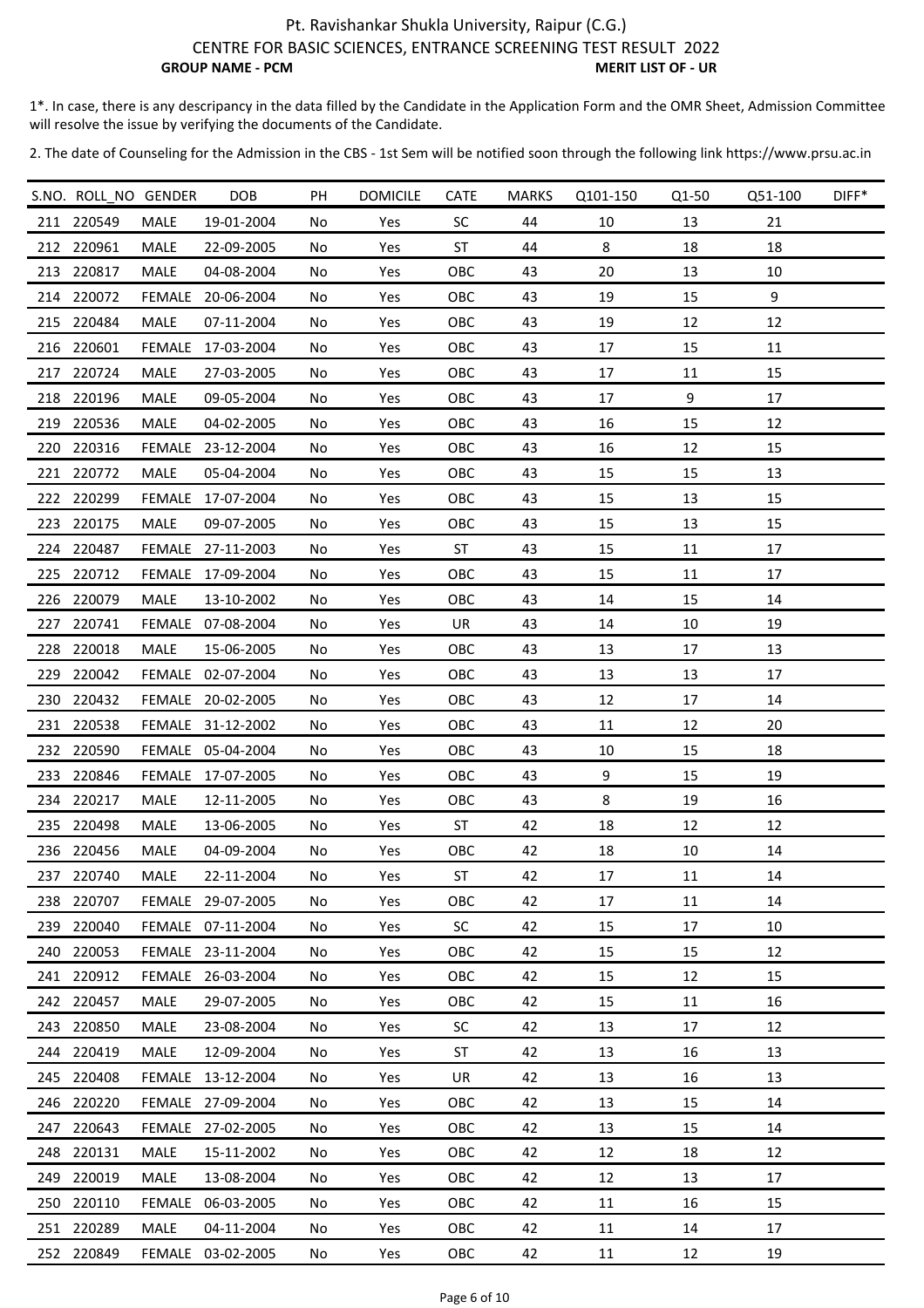1\*. In case, there is any descripancy in the data filled by the Candidate in the Application Form and the OMR Sheet, Admission Committee will resolve the issue by verifying the documents of the Candidate.

|     | S.NO. ROLL_NO GENDER |             | <b>DOB</b>        | PH | <b>DOMICILE</b> | CATE      | <b>MARKS</b> | Q101-150 | Q1-50  | Q51-100 | DIFF* |
|-----|----------------------|-------------|-------------------|----|-----------------|-----------|--------------|----------|--------|---------|-------|
|     | 253 220269           |             | FEMALE 05-10-2004 | No | Yes             | OBC       | 42           | 10       | 10     | 22      |       |
|     | 254 220292           |             | FEMALE 12-12-2003 | No | Yes             | <b>ST</b> | 42           | 8        | 15     | 19      |       |
|     | 255 220399           | <b>MALE</b> | 04-04-2005        | No | Yes             | OBC       | 41           | 18       | 11     | 12      |       |
|     | 256 220350           | MALE        | 30-04-2004        | No | Yes             | ST        | 41           | 17       | $10\,$ | 14      |       |
|     | 257 220118           |             | FEMALE 31-07-2004 | No | Yes             | OBC       | 41           | 16       | 15     | 10      |       |
| 258 | 220651               | MALE        | 13-12-2002        | No | Yes             | <b>SC</b> | 41           | 16       | 9      | 16      |       |
|     | 259 220969           |             | FEMALE 12-12-2004 | No | Yes             | OBC       | 41           | 15       | 10     | 16      |       |
|     | 260 220617           | <b>MALE</b> | 09-11-2005        | No | Yes             | OBC       | 41           | 14       | 15     | 12      |       |
| 261 | 220314               |             | FEMALE 01-04-2004 | No | Yes             | OBC       | 41           | 14       | 14     | 13      |       |
|     | 262 220575           |             | FEMALE 19-07-2004 | No | Yes             | OBC       | 41           | 14       | 13     | 14      |       |
|     | 263 220571           | MALE        | 09-11-2004        | No | Yes             | <b>SC</b> | 41           | 14       | 12     | 15      |       |
|     | 264 220893           | MALE        | 02-01-2004        | No | Yes             | OBC       | 41           | 13       | 14     | 14      |       |
|     | 265 220905           | <b>MALE</b> | 16-12-2005        | No | Yes             | UR        | 41           | 13       | 13     | 15      |       |
|     | 266 220346           |             | FEMALE 04-04-2004 | No | Yes             | OBC       | 41           | 13       | 11     | 17      |       |
| 267 | 220888               | <b>MALE</b> | 12-06-2003        | No | Yes             | OBC       | 41           | 12       | 16     | 13      |       |
|     | 268 220830           |             | FEMALE 30-08-2004 | No | Yes             | OBC       | 41           | 12       | 14     | 15      |       |
| 269 | 220947               | MALE        | 06-09-2004        | No | Yes             | OBC       | 41           | 12       | 14     | 15      |       |
|     | 270 220727           |             | FEMALE 20-08-2005 | No | Yes             | OBC       | 41           | 11       | 14     | 16      |       |
|     | 271 220049           |             | FEMALE 26-10-2004 | No | Yes             | OBC       | 41           | 11       | 13     | 17      |       |
|     | 272 220907           | MALE        | 13-08-2005        | No | Yes             | UR        | 41           | 10       | 11     | 20      |       |
|     | 273 220454           |             | FEMALE 06-12-2003 | No | Yes             | OBC       | 41           | 9        | 14     | 18      |       |
|     | 274 220132           |             | FEMALE 02-06-2005 | No | Yes             | <b>ST</b> | 41           | 9        | 14     | 18      |       |
| 275 | 220045               | <b>MALE</b> | 13-07-2004        | No | Yes             | <b>ST</b> | 41           | 9        | 13     | 19      |       |
|     | 276 220955           | MALE        | 01-02-2004        | No | Yes             | OBC       | 40           | 17       | 12     | 11      |       |
| 277 | 220561               | MALE        | 10-05-2005        | No | Yes             | <b>ST</b> | 40           | 16       | 10     | 14      |       |
|     | 278 220878           |             | FEMALE 02-03-2005 | No | Yes             | OBC       | 40           | 15       | 11     | 14      |       |
|     | 279 220973           | MALE        | 22-06-2005        | No | Yes             | ST        | 40           | 15       | 11     | 14      |       |
|     | 280 220093           |             | FEMALE 12-04-2004 | No | Yes             | UR.       | 40           | 14       | 15     | 11      |       |
|     | 281 220581           | MALE        | 13-09-2004        | No | Yes             | UR        | 40           | 14       | 10     | 16      |       |
|     | 282 220144           | <b>MALE</b> | 20-12-2004        | No | Yes             | OBC       | 40           | 14       | 10     | 16      | Y     |
|     | 283 220606           | MALE        | 19-11-2003        | No | Yes             | ST        | 40           | 13       | 15     | 12      |       |
|     | 284 220202           | MALE        | 26-07-2005        | No | Yes             | OBC       | 40           | 13       | 12     | 15      |       |
|     | 285 220451           | <b>MALE</b> | 14-04-2004        | No | Yes             | OBC       | 40           | 12       | 12     | 16      |       |
|     | 286 220965           |             | FEMALE 21-09-2004 | No | Yes             | OBC       | 40           | 11       | 10     | 19      |       |
|     | 287 220562           | <b>MALE</b> | 03-10-2004        | No | Yes             | OBC       | 40           | 10       | 17     | 13      |       |
|     | 288 220760           |             | FEMALE 01-02-2005 | No | Yes             | <b>ST</b> | 40           | 10       | 15     | 15      |       |
|     | 289 220806           |             | FEMALE 08-07-2005 | No | Yes             | OBC       | 40           | 10       | 15     | 15      |       |
|     | 290 220585           |             | FEMALE 13-10-2004 | No | Yes             | SC        | 39           | 18       | 12     | 9       |       |
|     | 291 220972           | MALE        | 08-05-2004        | No | Yes             | OBC       | 39           | 16       | 13     | 10      |       |
|     | 292 220526           |             | FEMALE 14-08-2005 | No | Yes             | SC        | 39           | 16       | 9      | 14      |       |
|     | 293 220228           |             | FEMALE 13-12-2004 | No | Yes             | OBC       | 39           | 15       | 9      | 15      |       |
|     | 294 220242           | MALE        | 02-07-2004        | No | Yes             | OBC       | 39           | 15       | 8      | 16      |       |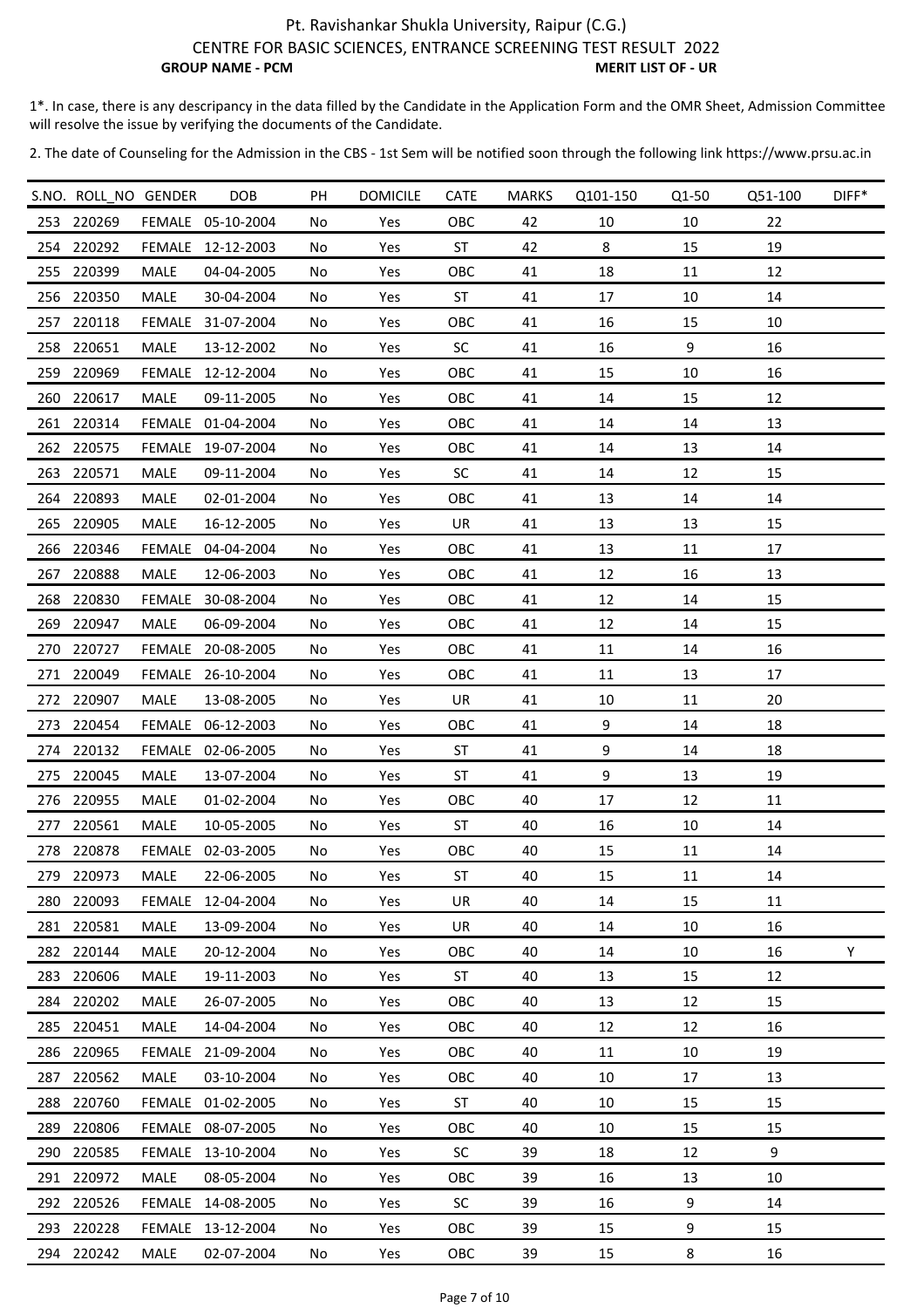1\*. In case, there is any descripancy in the data filled by the Candidate in the Application Form and the OMR Sheet, Admission Committee will resolve the issue by verifying the documents of the Candidate.

|     | S.NO. ROLL_NO GENDER |             | DOB               | PH  | <b>DOMICILE</b> | <b>CATE</b> | <b>MARKS</b> | Q101-150 | Q1-50          | Q51-100 | DIFF* |
|-----|----------------------|-------------|-------------------|-----|-----------------|-------------|--------------|----------|----------------|---------|-------|
|     | 295 220010           | <b>MALE</b> | 01-10-2004        | No  | Yes             | OBC         | 39           | 14       | 9              | 16      |       |
|     | 296 220903           |             | FEMALE 15-06-2004 | No  | Yes             | OBC         | 39           | 13       | 15             | 11      |       |
| 297 | 220541               |             | FEMALE 14-11-2004 | No  | Yes             | OBC         | 39           | 13       | 15             | 11      |       |
|     | 298 220843           |             | FEMALE 19-04-2003 | No  | Yes             | <b>SC</b>   | 39           | 13       | 14             | 12      |       |
|     | 299 220499           |             | FEMALE 26-05-2004 | No  | Yes             | OBC         | 39           | 12       | 14             | 13      |       |
| 300 | 220121               | <b>MALE</b> | 15-03-2004        | No  | Yes             | OBC         | 39           | 12       | 13             | 14      |       |
|     | 301 220533           | <b>MALE</b> | 24-06-2005        | No  | Yes             | <b>ST</b>   | 39           | 12       | 12             | 15      |       |
|     | 302 220600           |             | FEMALE 08-04-2003 | No  | Yes             | UR          | 39           | 12       | 11             | 16      |       |
| 303 | 220917               |             | FEMALE 12-11-2003 | No  | Yes             | SC          | 39           | 11       | 13             | 15      |       |
| 304 | 220653               | MALE        | 21-11-2003        | No  | Yes             | SC          | 39           | 11       | 10             | 18      |       |
|     | 305 220914           |             | FEMALE 18-06-2004 | No  | Yes             | OBC         | 39           | 10       | 14             | 15      |       |
| 306 | 220221               |             | FEMALE 26-01-2005 | No  | Yes             | OBC         | 39           | 10       | 14             | 15      |       |
| 307 | 220964               |             | FEMALE 14-06-2003 | No  | Yes             | ST          | 39           | 9        | 15             | 15      |       |
| 308 | 220570               | MALE        | 10-11-2004        | No  | Yes             | <b>ST</b>   | 39           | 9        | 15             | 15      |       |
| 309 | 220455               | <b>MALE</b> | 08-08-2004        | No  | Yes             | OBC         | 38           | 17       | 11             | 10      |       |
|     | 310 220675           |             | FEMALE 12-11-2004 | No  | Yes             | ST          | 38           | 16       | 11             | 11      |       |
|     | 311 220067           | MALE        | 21-02-2004        | No  | No              | UR          | 38           | 15       | 11             | 12      |       |
|     | 312 220428           | MALE        | 11-07-2004        | No  | Yes             | OBC         | 38           | 15       | 10             | 13      |       |
|     | 313 220293           |             | FEMALE 29-12-2004 | No  | Yes             | OBC         | 38           | 15       | $10\,$         | 13      |       |
|     | 314 220636           | <b>MALE</b> | 29-07-2003        | No  | Yes             | UR          | 38           | 14       | 10             | 14      |       |
|     | 315 220103           | <b>MALE</b> | 09-01-2005        | No  | Yes             | OBC         | 38           | 14       | 10             | 14      |       |
|     | 316 220621           |             | FEMALE 08-03-2004 | No  | Yes             | OBC         | 38           | 13       | 11             | 14      |       |
| 317 | 220357               | <b>MALE</b> | 05-05-2004        | No  | Yes             | SC          | 38           | 13       | 9              | 16      |       |
|     | 318 220155           |             | FEMALE 10-04-2004 | No  | Yes             | OBC         | 38           | 12       | 13             | 13      |       |
|     | 319 220092           |             | FEMALE 06-09-2003 | No  | Yes             | <b>SC</b>   | 38           | 12       | 12             | 14      |       |
| 320 | 220511               |             | FEMALE 27-06-2004 | No  | Yes             | <b>ST</b>   | 38           | 12       | 12             | 14      |       |
|     | 321 220369           |             | MALE 18-11-2004   | No  | Yes             | OBC         | 38           | 12       | 12             | 14      |       |
|     | 322 220625           |             | FEMALE 11-09-2005 | No. | Yes             | OBC         | 38           | 12       | 8              | 18      |       |
|     | 323 220754           |             | FEMALE 07-10-2004 | No  | Yes             | UR          | 38           | 11       | 15             | 12      |       |
|     | 324 220107           |             | FEMALE 16-11-2004 | No  | Yes             | OBC         | 38           | 11       | 15             | 12      |       |
|     | 325 220927           | MALE        | 09-12-2003        | No  | Yes             | <b>OBC</b>  | 38           | 11       | 12             | 15      |       |
|     | 326 220474           |             | FEMALE 20-02-2004 | No  | Yes             | ST          | 38           | 10       | 15             | 13      |       |
|     | 327 220531           | <b>MALE</b> | 16-10-2004        | No  | Yes             | OBC         | 38           | 10       | 10             | 18      |       |
|     | 328 220505           | MALE        | 21-07-2004        | No  | Yes             | OBC         | 37           | 17       | 11             | 9       |       |
|     | 329 220058           |             | FEMALE 05-12-2003 | No  | Yes             | OBC         | 37           | 16       | 9              | 12      |       |
|     | 330 220237           | MALE        | 23-03-2004        | No  | Yes             | <b>OBC</b>  | 37           | 15       | 12             | 10      |       |
|     | 331 220857           |             | FEMALE 01-07-2004 | No  | Yes             | OBC         | 37           | 15       | $\overline{7}$ | 15      |       |
|     | 332 220219           |             | FEMALE 25-07-2005 | No  | Yes             | OBC         | 37           | 14       | 11             | 12      |       |
|     | 333 220340           |             | FEMALE 10-07-2006 | No  | Yes             | OBC         | 37           | 12       | 12             | 13      |       |
|     | 334 220320           |             | FEMALE 17-11-2005 | No  | Yes             | OBC         | 37           | 11       | 14             | 12      |       |
|     | 335 220860           | MALE        | 23-08-2004        | No  | Yes             | <b>OBC</b>  | 37           | 11       | 11             | 15      |       |
|     | 336 220845           |             | FEMALE 01-01-2005 | No  | Yes             | OBC         | 37           | 10       | 14             | 13      |       |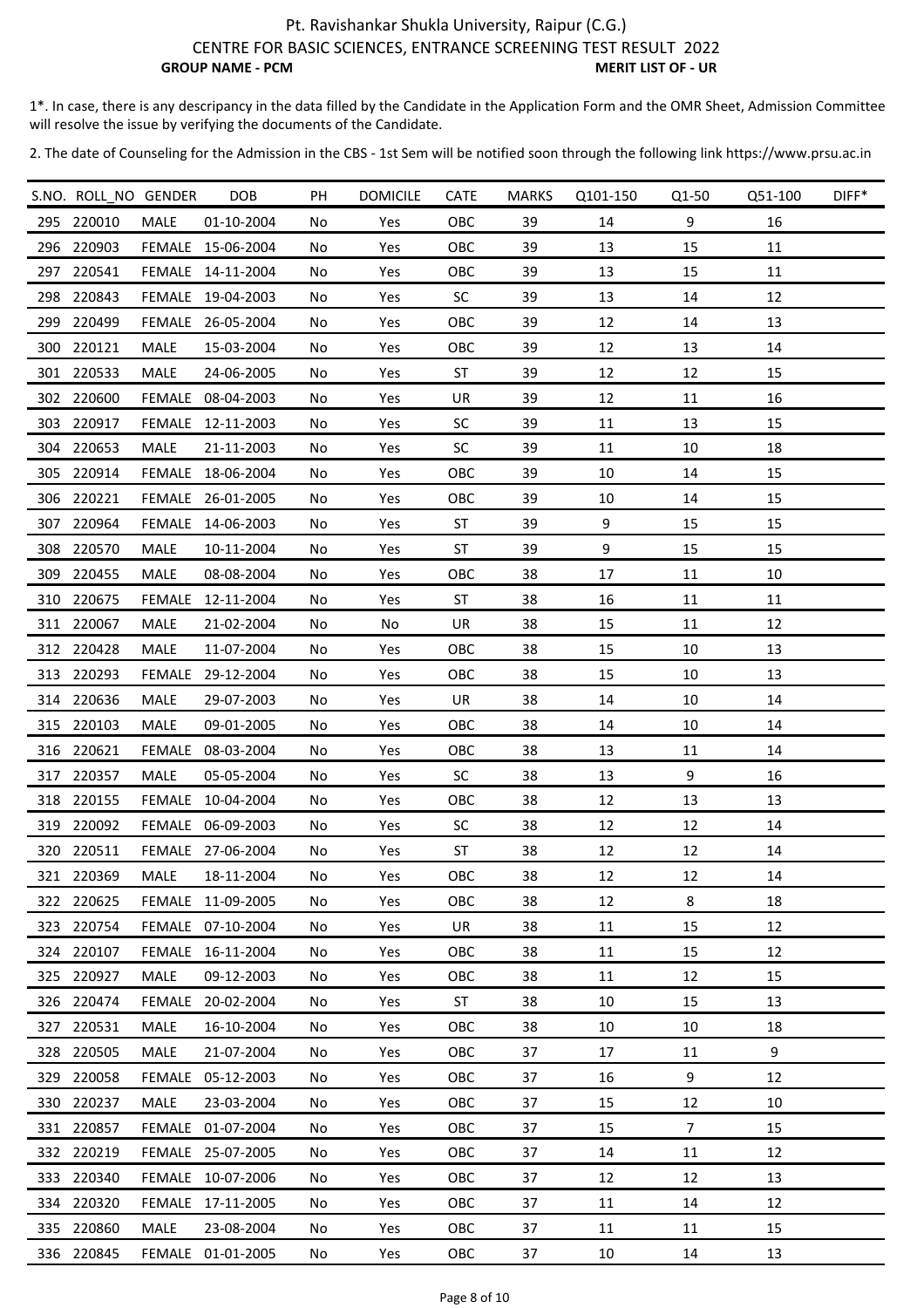1\*. In case, there is any descripancy in the data filled by the Candidate in the Application Form and the OMR Sheet, Admission Committee will resolve the issue by verifying the documents of the Candidate.

|     | S.NO. ROLL_NO GENDER |             | DOB               | PH  | <b>DOMICILE</b> | <b>CATE</b> | <b>MARKS</b> | Q101-150 | Q1-50          | Q51-100 | DIFF* |
|-----|----------------------|-------------|-------------------|-----|-----------------|-------------|--------------|----------|----------------|---------|-------|
|     | 337 220874           | <b>MALE</b> | 29-08-2003        | No  | Yes             | <b>ST</b>   | 37           | 10       | 12             | 15      |       |
|     | 338 220513           |             | FEMALE 14-06-2005 | No  | Yes             | OBC         | 37           | 10       | 12             | 15      |       |
| 339 | 220735               | <b>MALE</b> | 02-02-2005        | No  | Yes             | SC          | 37           | 10       | 10             | 17      |       |
|     | 340 220372           | MALE        | 22-01-2004        | No  | Yes             | <b>ST</b>   | 37           | 9        | 12             | 16      |       |
|     | 341 220661           |             | FEMALE 24-04-2005 | No  | Yes             | <b>SC</b>   | 37           | 8        | 16             | 13      |       |
| 342 | 220100               | <b>MALE</b> | 31-07-2004        | No  | Yes             | ST          | 36           | 17       | 10             | 9       |       |
|     | 343 220823           |             | FEMALE 19-01-2005 | No  | Yes             | SC          | 36           | 16       | 11             | 9       |       |
|     | 344 220829           | <b>MALE</b> | 08-06-2003        | No  | Yes             | ST          | 36           | 13       | 14             | 9       |       |
|     | 345 220439           |             | FEMALE 20-04-2004 | No  | Yes             | OBC         | 36           | 13       | 13             | 10      |       |
|     | 346 220189           |             | FEMALE 23-02-2004 | No  | Yes             | ST          | 36           | 13       | 10             | 13      |       |
| 347 | 220808               |             | FEMALE 07-07-2007 | No  | Yes             | OBC         | 36           | 13       | $\overline{7}$ | 16      |       |
| 348 | 220933               |             | FEMALE 31-10-2004 | No  | Yes             | <b>SC</b>   | 36           | 12       | 14             | 10      |       |
| 349 | 220065               | MALE        | 09-02-2004        | No  | Yes             | OBC         | 36           | 12       | 11             | 13      |       |
| 350 | 220245               |             | FEMALE 25-03-2004 | No  | Yes             | OBC         | 36           | 12       | 9              | 15      |       |
|     | 351 220319           | <b>MALE</b> | 22-05-2004        | No  | Yes             | OBC         | 36           | 12       | 6              | 18      |       |
|     | 352 220087           | MALE        | 25-01-2005        | No  | No              | UR          | 36           | 11       | 9              | 16      |       |
|     | 353 220706           | <b>MALE</b> | 01-03-2005        | No  | Yes             | OBC         | 36           | 9        | 12             | 15      |       |
|     | 354 220614           | FEMALE      | 16-09-2003        | No  | Yes             | OBC         | 36           | 8        | 14             | 14      |       |
|     | 355 220981           | MALE        | 18-10-2004        | No  | Yes             | OBC         | 36           | 8        | 13             | 15      |       |
|     | 356 220929           | FEMALE      | 13-07-2005        | No  | Yes             | OBC         | 36           | 8        | 9              | 19      |       |
|     | 357 220683           | <b>MALE</b> | 27-03-2005        | No  | Yes             | OBC         | 36           | 6        | 14             | 16      |       |
|     | 358 220383           |             | FEMALE 26-12-2003 | No  | Yes             | OBC         | 35           | 15       | 9              | 11      |       |
|     | 359 220737           | <b>MALE</b> | 05-10-2004        | No  | Yes             | OBC         | 35           | 11       | 15             | 9       |       |
| 360 | 220069               |             | FEMALE 19-01-2004 | No  | Yes             | <b>ST</b>   | 35           | 11       | 9              | 15      |       |
|     | 361 220811           | <b>MALE</b> | 26-02-2005        | No  | Yes             | <b>SC</b>   | 35           | 11       | 9              | 15      |       |
|     | 362 220789           | <b>MALE</b> | 03-05-2005        | No  | Yes             | OBC         | 35           | 10       | 11             | 14      |       |
|     | 363 220214           | MALE        | 16-06-2004        | No  | Yes             | OBC         | 35           | 9        | 13             | 13      |       |
|     | 364 220270           | MALE        | 08-06-2005        | No. | Yes             | <b>SC</b>   | 35           | 8        | 16             | 11      |       |
|     | 365 220280           | MALE        | 05-02-2004        | No  | Yes             | OBC         | 34           | 14       | 9              | 11      |       |
|     | 366 220977           |             | FEMALE 01-04-2005 | No  | Yes             | OBC         | 34           | 12       | 10             | 12      |       |
|     | 367 220051           |             | FEMALE 14-02-2005 | No  | Yes             | <b>OBC</b>  | 34           | 12       | 8              | 14      |       |
|     | 368 220388           |             | FEMALE 02-05-2005 | No  | Yes             | <b>OBC</b>  | 34           | 12       | 5              | 17      |       |
|     | 369 220162           |             | FEMALE 31-08-2004 | No  | Yes             | OBC         | 34           | 11       | 9              | 14      |       |
|     | 370 220918           |             | FEMALE 26-08-2004 | No  | Yes             | OBC         | 33           | 13       | 11             | 9       |       |
|     | 371 220276           | MALE        | 11-04-2003        | No  | Yes             | OBC         | 33           | 13       | 9              | 11      |       |
|     | 372 220594           |             | FEMALE 30-01-2005 | No  | Yes             | <b>OBC</b>  | 33           | 12       | 12             | 9       |       |
|     | 373 220286           |             | FEMALE 10-06-2005 | No  | Yes             | OBC         | 33           | 12       | 12             | $9\,$   |       |
|     | 374 220349           | <b>MALE</b> | 02-02-2004        | No  | Yes             | SC          | 33           | 12       | 9              | 12      |       |
|     | 375 220167           | MALE        | 26-10-2004        | No  | Yes             | OBC         | 33           | 12       | $7^{\circ}$    | 14      |       |
|     | 376 220104           |             | FEMALE 14-12-2004 | No  | Yes             | OBC         | 33           | 11       | 11             | 11      |       |
|     | 377 220287           |             | FEMALE 17-07-2004 | No  | Yes             | ST          | 33           | 11       | 9              | 13      |       |
|     | 378 220853           |             | FEMALE 05-05-2004 | No  | Yes             | OBC         | 33           | 8        | 14             | 11      |       |